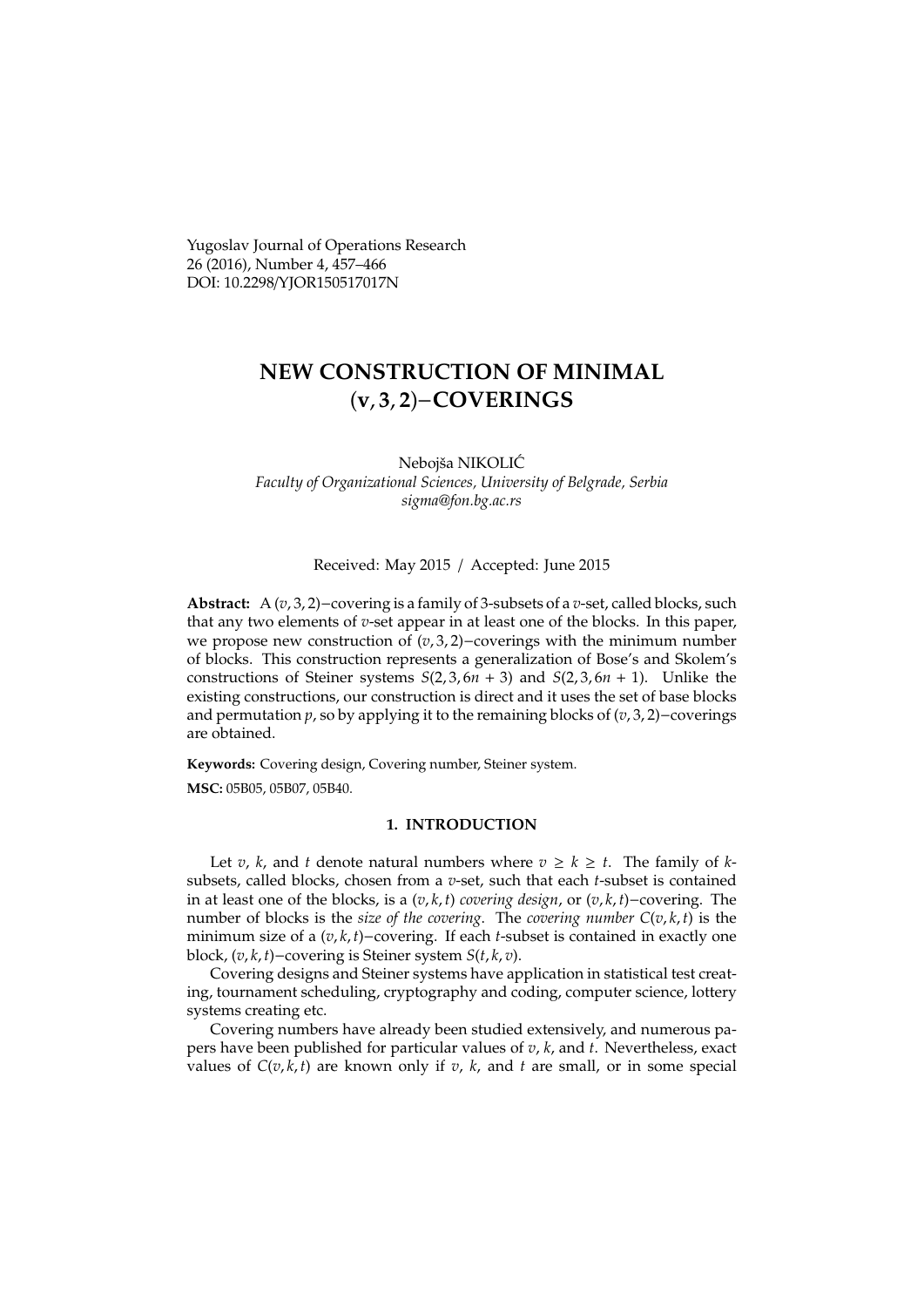cases, such as *C*(*v*, 3, 2). A large number of papers consider only lower and upper bounds on  $C(v, k, t)$ .

The best general lower bound on  $C(v, k, t)$ , according to Schönheim can be derived from the inequality  $C(v, k, t) \geq \left[\frac{v}{k}C(v-1, k-1, t-1)\right]$ , where  $\lceil \cdot \rceil$  represents ceiling function, which iterated *t* − 1 time gives the Schönheim bound [17]:

$$
C(v,k,t) \ge L(v,k,t) = \left\lceil \frac{v}{k} \left\lceil \frac{v-1}{k-1} \cdots \left\lceil \frac{v-t+1}{k-t+1} \right\rceil \cdots \right\rceil \right\rceil. \tag{1}
$$

Rödl gives the best upper bound [16]:  $\lim_{v\to\infty} C(v,k,t) \cdot {k \choose t}/ {v \choose t} = 1$ . Erdős and Spencer give the bound [5]:  $C(v, k, t) \cdot {k \choose t} {v \choose t} \leq (1 + \ln {k \choose t})$ . Note that this bound is weaker than the Rödl bound. However, unlike Rödl's asymptotic bound, it can be applied to all *v*, *k*, and *t*.

Most of the best known lower and upper bounds, and exact values can be found at the site [7]. Numerous best known upper bounds can also be found in [4, 8, 12, 13, 14, 15].

Fort and Hedlund have proved that values  $C(v, 3, 2)$  reach Schönheim lower bound, ie. for each  $v \in \mathbb{N}$ ;  $v \ge 3$ , it holds [6]

$$
C(v,3,2) = L(v,3,2). \tag{2}
$$

Steiner systems *S*(2, 3, *v*) exist for  $v = 6n + 1$  and  $v = 6n + 3$  [2], which implies the equality (2) for mentioned values of parameter  $v$ . In each of the remaining four cases, Fort and Hedlund give indirect construction (*v*, 3, 2)−covering with *L*(*v*, 3, 2) blocks.

In this paper, we give new construction of the minimal (*v*, 3, 2)−coverings, which consequently proves the equality (2). This construction represents the generalization of the Bose's construction of the Steiner system *S*(2, 3, 6*n*+3) [1, 11, 19] and Skolem's construction of the *S*(2, 3, 6*n*+1) [11, 18]. Unlike the original Fort and Heldund construction, and the other indirect constructions, our construction belongs to the direct constructions. This construction is simple and do not require the construction of other covering designs such as pairwise balanced design (PBD) or group divisible design(GDD) [9].

We will construct minimal (*v*, 3, 2)−covering for each *v* (mod 6) separately and present them in the respective subsections. In each of the 6 cases, we will construct (*v*, 3, 2)−coverings with *L*(*v*, 3, 2) blocks, where (from (1)):

$$
L(v,3,2) = \begin{cases} 6n^2, & \text{for } v = 6n, \\ 6n^2 + n, & \text{for } v = 6n + 1, \\ 6n^2 + 4n + 1, & \text{for } v = 6n + 2, \\ 6n^2 + 5n + 1, & \text{for } v = 6n + 3, \\ 6n^2 + 8n + 3, & \text{for } v = 6n + 4, \\ 6n^2 + 9n + 4, & \text{for } v = 6n + 5. \end{cases}
$$
(3)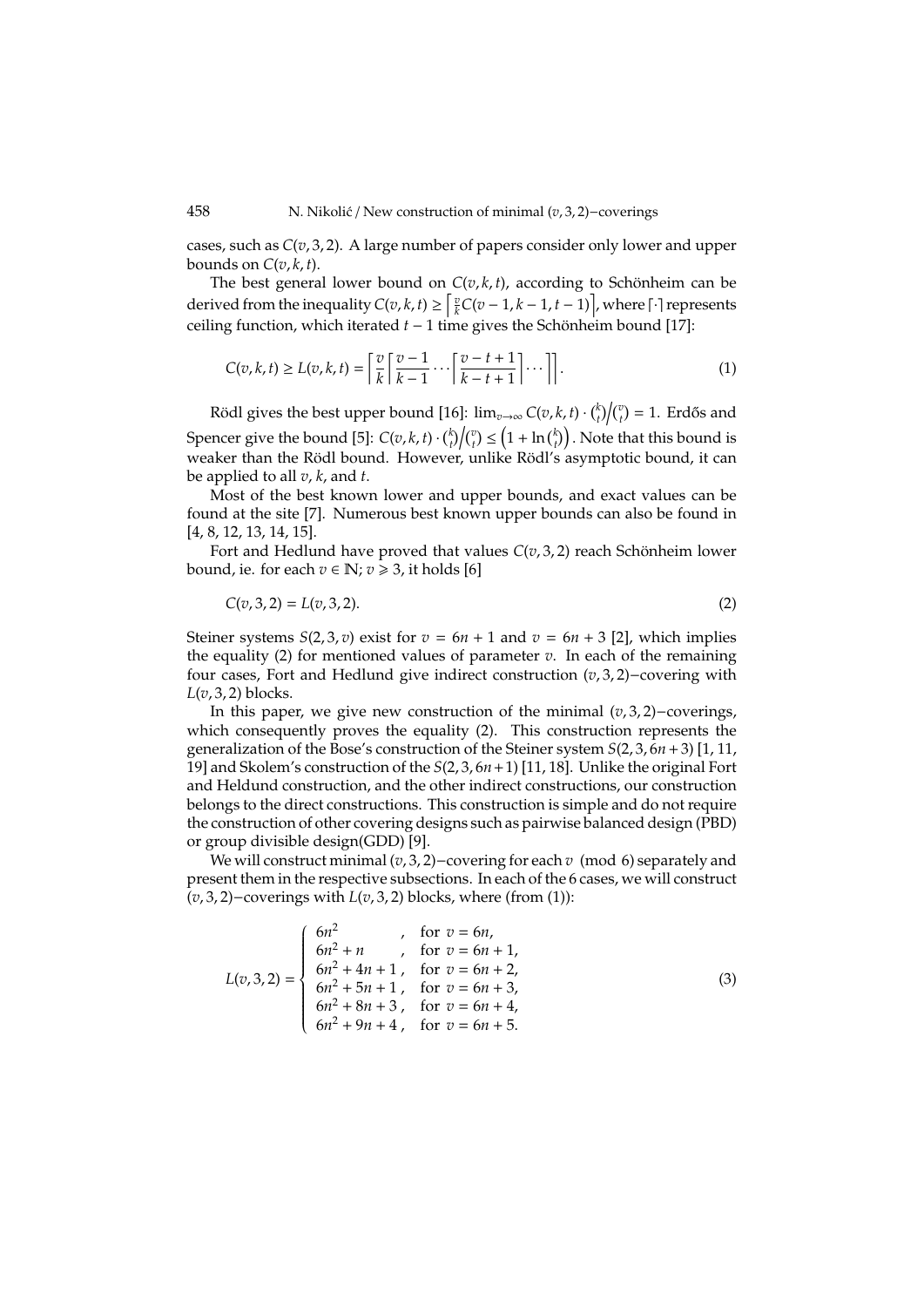# **2. NEW CONSTRUCTION OF MINIMAL (***v*, **3**, **2)**−**COVERINGS**

During the construction of (*v*, 3, 2)−coverings, we will use certain permutations of a given set *V*;  $|V| = v$ . In the cycle notation, a permutation  $p =$  $(a_0 a_1 ... a_{k-1})$  $(b_0 b_1 ... b_{l-1}) ... (a_i, b_j \in V)$  represents the mapping *p* : *V* → *V*, defined by  $p(a_i) = a_{i+1 \pmod{k}}$ ,  $p(b_j) = b_{j+1 \pmod{l}}$ , ... The permutation  $p^j : V \mapsto V$  is defined by  $p^j(a_i) = p(p(\ldots p(a_i) \ldots)) = a_{i+j \pmod{k}}$ . For the block  $\{p(a), p(b), p(c)\}$ , we will  $\underbrace{\qquad \qquad }_{i}$ 

*j* say that it is obtained by applying the permutation *p* to block {*a*, *b*, *c*}; *a*, *b*, *c* ∈ *V*. The application of the permutations  $p^0 = e, p^1, \ldots, p^{n-1}$  to block {*a*, *b*, *c*} we will call applying the permutation *p*, *n* times to a block {*a*, *b*, *c*}. By applying the permutation *p*, *n* times to the block {*a*, *b*, *c*}, blocks {*a*, *b*, *c*}, {*p*(*a*), *p*(*b*), *p*(*c*)},..., { $p^{n-1}(a)$ ,  $p^{n-1}(b)$ ,  $p^{n-1}(c)$ }, respectively, are obtained.

First, we give the known construction of the (6*n* + 3, 3, 2)−covering [3, 10].

*2.1. Minimal* (6*n* + 3, 3, 2)−*covering*

**Theorem 2.1.** *Let*  $v = 6n+3$  *and*  $V = \{a_0, a_1, \ldots, a_{2n}\} \cup \{b_0, b_1, \ldots, b_{2n}\} \cup \{c_0, c_1, \ldots, c_{2n}\}.$ *Let* B *be the set of blocks obtained by applying the permutation*

$$
p = (a_0 a_1 ... a_{2n})(b_0 b_1 ... b_{2n})(c_0 c_1 ... c_{2n}),
$$
\n(4)

2*n* + 1 *times to blocks*

$$
\{a_0, b_1, b_{2n}\}, \{a_0, b_2, b_{2n-1}\}, \dots, \{a_0, b_n, b_{n+1}\},\
$$
  
\n
$$
\{b_0, c_1, c_{2n}\}, \{b_0, c_2, c_{2n-1}\}, \dots, \{b_0, c_n, c_{n+1}\},\
$$
  
\n
$$
\{c_0, a_1, a_{2n}\}, \{c_0, a_2, a_{2n-1}\}, \dots, \{c_0, a_n, a_{n+1}\},\
$$
  
\n
$$
\{a_0, b_0, c_0\}.
$$
  
\n(5)

*Then,* (*V*, B) *is one* (*v*, 3, 2)−*covering with L*(*v*, 3, 2) *blocks.*

*Proof.* By applying the permutation  $p$ ,  $2n + 1$  times to an arbitrary block from (5),  $2n + 1$  blocks are obtained, which means that B contains  $(3n + 1)(2n + 1) =$  $6n^2 + 5n + 1 = L(6n + 3, 3, 2)$  different blocks. Let us prove that  $(V, \mathcal{B})$  is one (*v*, 3, 2)−covering, ie. that each pair of elements of the set *V* is contained in some block from B.

Each pair  $\{a_0, b_i\}$  ( $0 \le i \le 2n$ ) is contained in some block from (5): pair  $\{a_0, b_0\}$ in the block  $\{a_0, b_0, c_0\}$ , and pair  $\{a_0, b_j\}$  ( $j \neq 0$ ) in some block from the first row in (5). By applying the permutation  $p^i$  ( $1 \leq i \leq 2n$ ) to the blocks from (5), element  $a_0$  is mapped into the element  $a_i = p^i(a_0)$ , while elements  $b_0, b_1, \ldots, b_{2n}$ are mapped into *b<sup>i</sup>* , *b<sup>i</sup>*+1 (mod 2*n*+1), . . . , *bi*−1 (mod 2*n*+1), respectively. Hence, each pair  ${a_i, b_j}$  ( $0 \le i, j \le 2n$ ) is contained in some block from *B*. Due to the symmetry, the same holds for all pairs  $\{b_i, c_j\}$  and  $\{c_i, a_j\}$ .

Let us now consider the pairs  $\{a_i, a_j\}$ . Each pair  $\{a_i, a_j\}$ , such that  $i + j = 2n + 1$ , is contained in some block from the third row in (5). For an arbitrary pair  $\{a_i, a_j\}$  $(0 \le i < j \le 2n)$ , it is sufficient to prove the existence of the pair  $\{a_r, a_s\}$   $(0 \le r, s \le 2n,$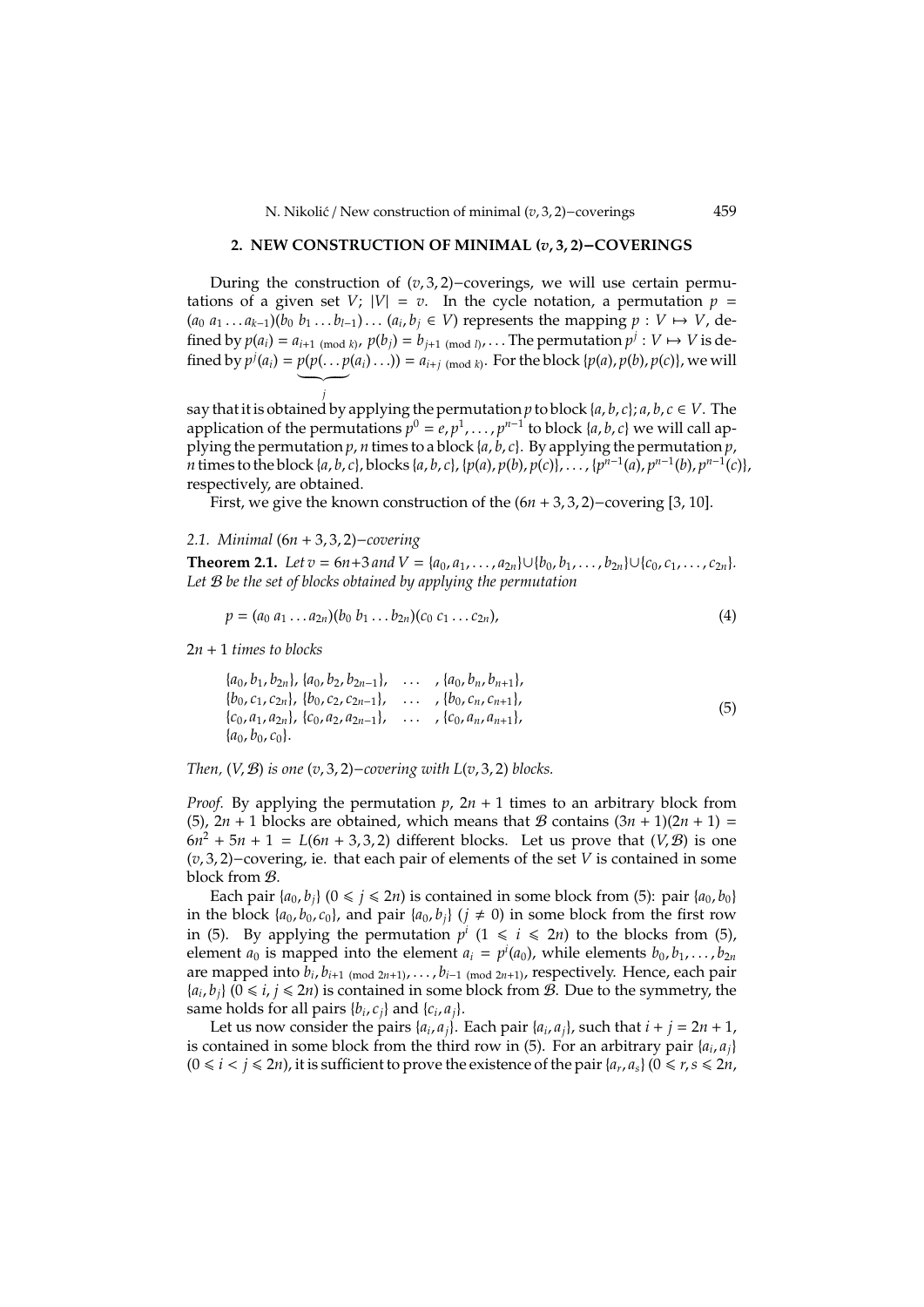$r + s = 2n + 1$ ) and the permutation  $p^t$  ( $0 \le t \le 2n$ ) by which the pair { $a_r$ ,  $a_s$ } is mapped into the pair { $a_i$ ,  $a_j$ }, that is, it is sufficient to prove that the system of the equation

$$
\begin{cases}\nr + s = 2n + 1, \\
r + t \pmod{2n + 1} = i, \\
s + t \pmod{2n + 1} = j,\n\end{cases}
$$

has the solution on *r*, *s* and *t*. If *i* and *j* are of the same parity, the solution of the system is

$$
r = 2n + 1 - \frac{j - i}{2}
$$
,  $s = \frac{j - i}{2}$  and  $t = \frac{i + j}{2}$ ,

and if *i* and *j* are with opposite parity, the solution of the system is

$$
r = n - \frac{j - i - 1}{2}
$$
,  $s = n + \frac{j - i + 1}{2}$  and  $t = n + \frac{i + j + 1}{2}$  (mod  $2n + 1$ ).

Hence, each pair  $\{a_i, a_j\}$   $(0 \le i, j \le 2n, i \ne j)$  is contained in some block from  $\mathcal{B}$ . Due to the symmetry, the same holds for all pairs  $\{b_i, b_j\}$  i  $\{c_i, c_j\}$ . This proves the theorem.  $\square$ 

Note: Obtained (6*n* + 3, 3, 2)−covering is Steiner system, because each pair of elements of the set *V* is contained in exactly one block from B. Moreover, it can be shown that the previous construction is equivalent to Bose construction of the Steiner system *S*(2, 3, 6*n* + 3).

In a similar way, we will construct (6*n* + 4, 3, 2)−covering.

#### *2.2. Minimal* (6*n* + 4, 3, 2)−*covering*

**Theorem 2.2.** *Let*  $v = 6n+4$  *and*  $V = {a_0, a_1, \ldots, a_{2n}} ∪ {b_0, b_1, \ldots, b_{2n}} ∪ {c_0, c_1, \ldots, c_{2n}} ∪$ {∞}*. Let* B *be the set of blocks obtained by applying the permutation*

$$
p = (a_0 a_1 ... a_{2n})(b_0 b_1 ... b_{2n})(c_0 c_1 ... c_{2n})(\infty),
$$
\n(6)

2*n* + 1 *times to blocks*

$$
\{a_0, b_1, b_{2n}\}, \{a_0, b_2, b_{2n-1}\}, \dots, \{a_0, b_n, b_{n+1}\},\
$$
  
\n
$$
\{b_0, c_1, c_{2n}\}, \{b_0, c_2, c_{2n-1}\}, \dots, \{b_0, c_n, c_{n+1}\},\
$$
  
\n
$$
\{c_0, a_1, a_{2n}\}, \{c_0, a_2, a_{2n-1}\}, \dots, \{c_0, a_n, a_{n+1}\},\
$$
  
\n
$$
\{a_0, b_0, c_0\}, \{a_0, b_0, \infty\}, \tag{7}
$$

*including blocks obtained by applying the permutation p,*  $n + 1$  *times to the block* 

 ${c_0, c_n, \infty}$ . (8)

*Then,*  $(V, \mathcal{B})$  *is one*  $(v, 3, 2)$ −*covering with L*( $v, 3, 2$ ) *blocks.*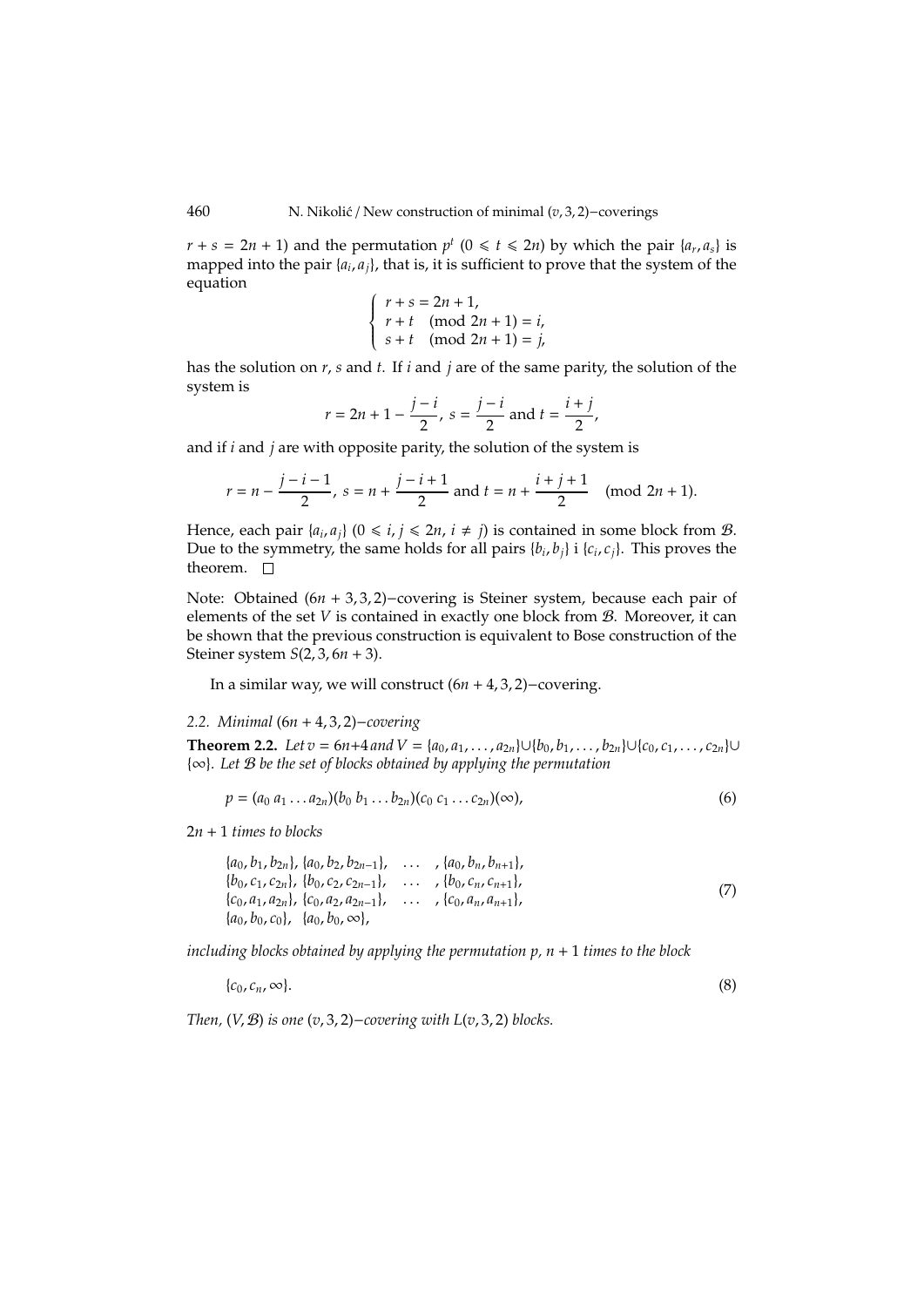*Proof.* The set B contains  $(3n + 2)(2n + 1) + (n + 1) = 6n^2 + 8n + 3 = L(6n + 4, 3, 2)$ different blocks. Let us prove that (*V*, B) is one (*v*, 3, 2)−covering, ie. that each pair of elements of the set  $\overline{V}$  is contained in some block from  $\mathcal{B}$ .

As in theorem 2.1, we prove that each of the pairs  $\{a_i, b_j\}$ ,  $\{b_i, c_j\}$  i  $\{c_i, a_j\}$  (0  $\leq$ *i*, *j*  $\leq$  2*n*), as well as each of the pairs {*a*<sub>*i*</sub>, *a*<sub>*j*</sub>}, {*b*<sub>*i*</sub>, *b*<sub>*j*</sub>} i {*c*<sub>*i*</sub>, *c*<sub>*j*</sub>} (0  $\leq$  *i*, *j*  $\leq$  2*n*, *i*  $\neq$  *j*), is contained in some block from B.

It remains to prove that each pair containing the element  $\infty$  is contained in some block from *B*. By applying the permutation  $p^i$  to the block  $\{a_0, b_0, \infty\}$ , block  $\{a_i, b_i, \infty\}$  is obtained, and each of the pairs  $\{a_i, \infty\}$  and  $\{b_i, \infty\}$   $(0 \le i \le 2n)$ is contained in some block from  $\mathcal{B}$ . By applying the permutation  $p^i$  to block  ${c_0, c_n, \infty}$ , block  ${c_i, c_{n+i}, \infty}$  (0  $\le i \le n$ ) is obtained. Hence, each pair  ${c_i, \infty}$  $(0 \le i \le 2n)$  is also contained in some block from *B*. This proves the theorem.  $\square$ 

Note: Obtained (6*n* + 4, 3, 2)−covering is not Steiner system because each of the pairs  $\{a_i, b_i\}$  ( $0 \le i \le 2n$ ),  $\{c_i, c_{n+i}\}$  ( $0 \le i \le n$ ) and  $\{c_n, \infty\}$  is contained in two different blocks from B.

In a similar way, we will construct (6*n* + 5, 3, 2)−covering.

#### *2.3. Minimal* (6*n* + 5, 3, 2)−*covering*

**Theorem 2.3.** *Let*  $v = 6n+5$  *and*  $V = {a_0, a_1, \ldots, a_{2n}} ∪ (b_0, b_1, \ldots, b_{2n}) ∪ (c_0, c_1, \ldots, c_{2n}) ∪ (c_0, c_1, \ldots, c_{2n}) ∪ (c_0, c_1, \ldots, c_{2n}) ∪ (c_0, c_1, \ldots, c_{2n}) ∘ (c_0, c_1, \ldots, c_{2n}) ∘ (c_0, c_1, \ldots, c_{2n}) ∘ (c_0, c_1, \ldots, c_{2n}) ∘$ {∞0, ∞1}*. Let* B *be the set of blocks obtained by applying the permutation*

$$
p = (a_0 a_1 ... a_{2n})(b_0 b_1 ... b_{2n})(c_0 c_1 ... c_{2n})(\infty_0 \infty_1),
$$
\n(9)

2*n* + 1 *times to blocks*

$$
\{a_0, b_1, b_{2n}\}, \{a_0, b_2, b_{2n-1}\}, \dots, \{a_0, b_n, b_{n+1}\},\
$$
  
\n
$$
\{b_0, c_1, c_{2n}\}, \{b_0, c_2, c_{2n-1}\}, \dots, \{b_0, c_n, c_{n+1}\},\
$$
  
\n
$$
\{c_1, a_1, a_{2n}\}, \{c_1, a_2, a_{2n-1}\}, \dots, \{c_1, a_n, a_{n+1}\},\
$$
  
\n
$$
\{a_0, b_0, \infty_0\}, \{b_0, c_0, \infty_1\}, \{c_1, a_0, \infty_1\}, \tag{10}
$$

*including the block*  ${c_0, \infty_0, \infty_1}$ *. Then,*  $(V, \mathcal{B})$  *is one*  $(v, 3, 2)$ −*covering with*  $L(v, 3, 2)$ *blocks.*

Before proving the theorem, note that blocks in the third row and the last block in (10) contain the element  $c_1$  instead the "expected" element  $c_0$ . Also, the element  $\infty_1$  is contained in two, and  $\infty_0$  in just one block from (10). Thereby, the symmetry is lost, and therefore the proof requires considering a larger number of cases.

*Proof.* The set B contains  $(3n+3)(2n+1)+1 = 6n^2 + 9n + 4 = L(6n+5, 3, 2)$  different blocks. Let us prove that (*V*, B) is one (*v*, 3, 2)−covering, ie. that each pair of elements of the set *V* is contained in some block from B.

As in theorem 2.1, we prove that each of the pairs  $\{a_i, b_j\}$  and  $\{b_i, c_j\}$   $(0 \le i, j \le 2n)$ is contained in some block from B. Also, each pair  $\{c_1, a_i\}$  ( $0 \le i \le 2n$ ) is contained in some block from (10): pair  ${c_1, a_0}$  in the last block, and pair  ${c_1, a_i}$  ( $i \ne 0$ ) in some block in the third row in (10). By applying the permutation  $p^i$  (1  $\leq i \leq 2n$ ) to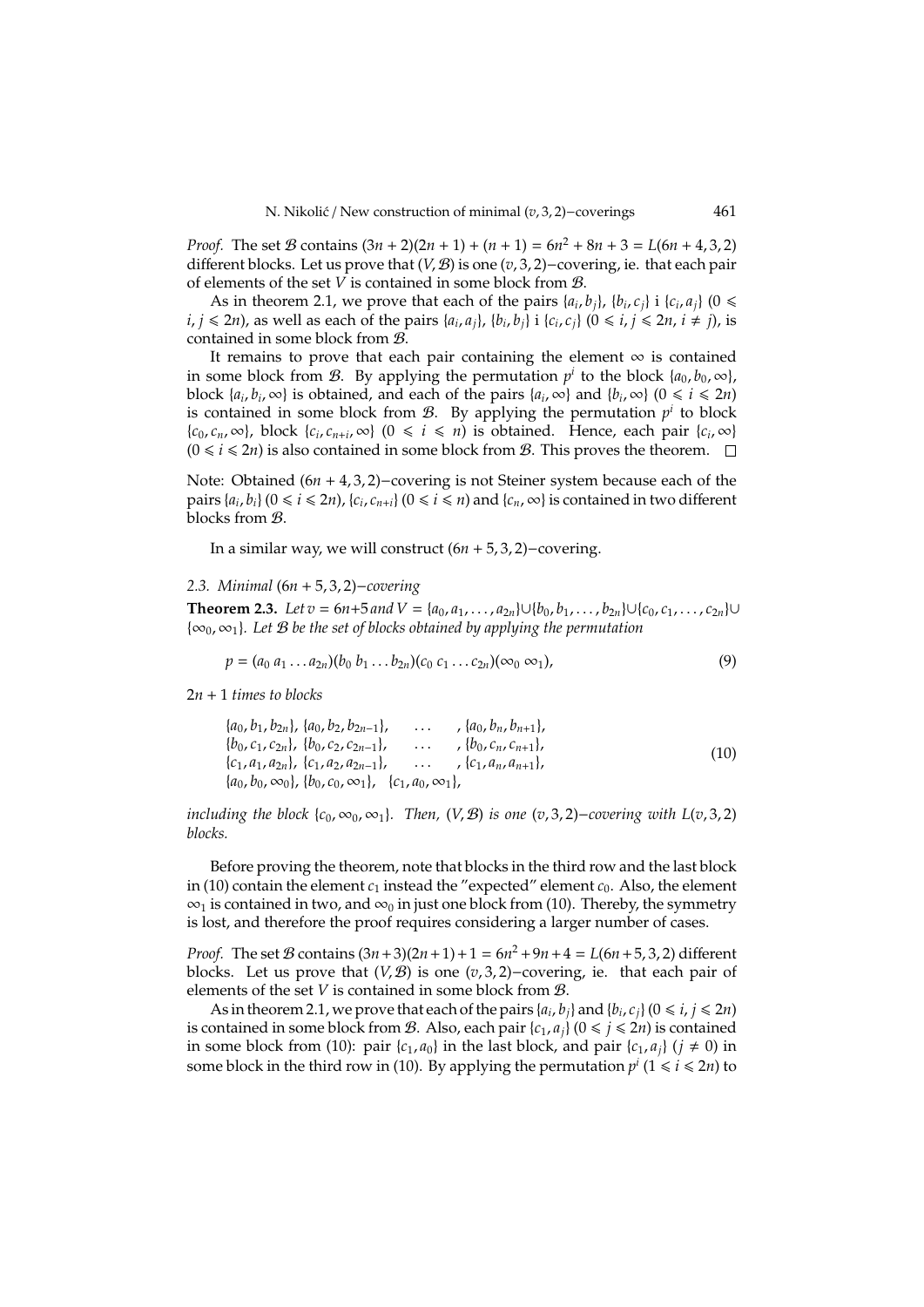the blocks from (10), element  $c_1$  is mapped into  $c_{i+1} = p^i(c_1)$  (into  $c_0$ , when  $i = 2n$ ), while the elements  $a_0, a_1, \ldots, a_{2n}$  are mapped into  $a_i, a_{i+1 \pmod{2n+1}}, \ldots, a_{i-1 \pmod{2n+1}}$ respectively. Hence, each pair  $\{c_i, a_j\}$  ( $0 \le i, j \le 2n$ ) is also contained in some block from B.

As in theorem 2.1, we prove that each of the pairs  $\{a_i, a_j\}$ ,  $\{b_i, b_j\}$  and  $\{c_i, c_j\}$  $(0 \le i, j \le 2n, i \ne j)$  is contained in some block from  $\mathcal{B}$ .

It remains to prove that each pair containing elements  $\infty_0$  or  $\infty_1$  is contained in some block from  $\mathcal{B}$ . By applying the permutation  $p$ ,  $2n + 1$  times to the last three blocks from (10), we obtain, respectively, the blocks:

| $\{a_0, b_0, \infty_0\}, \{a_1, b_1, \infty_1\},\$ | , $\{a_{2n}, b_{2n}, \infty_0\}$ ,         |
|----------------------------------------------------|--------------------------------------------|
| ${b_0, c_0, \infty_1}, {b_1, c_1, \infty_0},$      | $\ldots$ , $\{b_{2n}, c_{2n}, \infty_1\},$ |
| $\{c_1, a_0, \infty_1\}, \{c_2, a_1, \infty_0\},\$ | $\ldots$ , $\{c_0, a_{2n}, \infty_1\}.$    |

By direct verification, we establish that each of the pairs  $\{a_i, \infty_j\}$ ,  $\{b_i, \infty_j\}$  i  $\{c_i, \infty_j\}$  $(0 \le i \le 2n, j \in \{0, 1\})$ , except the pair  $\{c_0, \infty_0\}$ , is contained in some of the specified blocks. The pair { $c_0$ ,  $\infty_0$ }, as well as the pair { $\infty_0$ ,  $\infty_1$ }, is contained in additional block  ${c_0, \infty_0, \infty_1}$ . This proves the theorem.  $\square$ 

Note: Obtained (6*n* + 5, 3, 2)−covering is not Steiner system because the pair  ${c_0, \infty_1}$  is contained in three different blocks from B.

# *2.4. Minimal* (6*n* + 1, 3, 2)−*covering*

The construction of the Steiner system STS(6*n*+1) differs somewhat from three previous constructions.

**Theorem 2.4.** *Let*  $v = 6n + 1$  *and*  $V = \{a_0, a_1, \ldots, a_{2n-1}\} ∪ \{b_0, b_1, \ldots, b_{2n-1}\} ∪$ {*c*0, *c*1, . . . , *c*2*n*−1} ∪ {∞}*. Let* B *be the set obtained by allying the permutation*

$$
p = (a_0 a_1 \dots a_{2n-1})(b_0 b_1 \dots b_{2n-1})(c_0 c_1 \dots c_{2n-1})(\infty),
$$
\n(11)

*n times to blocks*

|                      |  | $\{a_0, b_0, b_{2n-1}\}, \{a_0, b_1, b_{2n-2}\}, \ldots, \{a_0, b_{n-1}, b_n\},\}$              |      |
|----------------------|--|-------------------------------------------------------------------------------------------------|------|
|                      |  | ${b_0, c_0, c_{2n-1}, b_0, c_1, c_{2n-2}, \ldots, b_0, c_{n-1}, c_n},$                          |      |
|                      |  | ${c_0, a_0, a_{2n-1}}, {c_0, a_1, a_{2n-2}}, \ldots, {c_0, a_{n-1}, a_n},$                      |      |
|                      |  | $\{a_n, b_0, \infty\}, \{a_n, b_1, b_{2n-1}\}, \ldots, \{a_n, b_{n-1}, b_{n+1}\},$              | (12) |
|                      |  | ${b_n, c_0, \infty}, \quad {b_n, c_1, c_{2n-1}}, \quad \ldots \quad , {b_n, c_{n-1}, c_{n+1}},$ |      |
|                      |  | ${c_n, a_0, \infty}, \quad {c_n, a_1, a_{2n-1}}, \quad \ldots \quad {c_n, a_{n-1}, a_{n+1}},$   |      |
| $\{a_n, b_n, c_n\}.$ |  |                                                                                                 |      |

*Then,* (*V*, B) *is one* (*v*, 3, 2)−*covering with L*(*v*, 3, 2) *blocks.*

*Proof.* The set  $B$  contains  $n(6n + 1) = 6n^2 + n = L(6n + 1, 3, 2)$  different blocks. Let us prove that (*V*, B) is one (*v*, 3, 2)−covering, ie. that each pair of elements of the set *V* is contained in some block from B.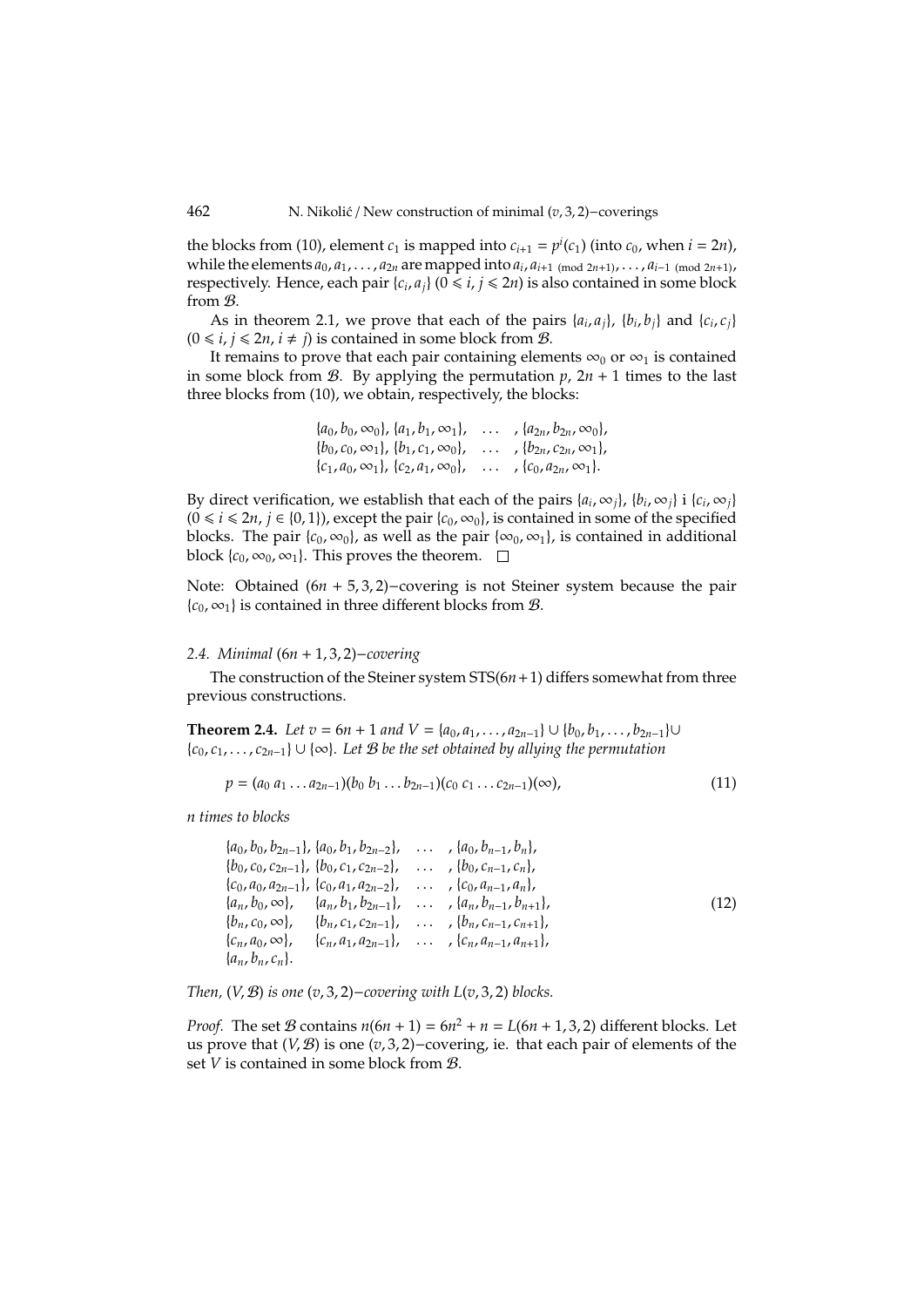Each pair  $\{a_0, b_i\}$  ( $0 \le j \le 2n - 1$ ) is contained in some block from the first row in (12). Also, each pair  $\{a_n, b_i\}$  (0 ≤  $j$  ≤ 2*n*−1) is contained in some block from (12): pair  $\{a_n, b_n\}$  in the block  $\{a_n, b_n, c_n\}$ , and the pair  $\{a_n, b_i\}$  ( $j \neq n$ ) in some block from the fourth row in (12). By applying the permutation  $p^i$  (1 ≤ *i* ≤ *n* − 1) to blocks from (12), element  $a_0$  is mapped into  $a_i$ ,  $a_n$  is mapped into  $a_{n+i}$ , while the elements  $b_0, b_1, \ldots, b_{2n-1}$  are mapped into  $b_i, b_{i+1 \pmod{2n}}, \ldots, b_{i-1 \pmod{2n}}$ , respectively. Hence, each of the pairs  $\{a_i, b_j\}$  and  $\{a_{n+i}, b_j\}$  ( $0 \le i \le n-1$ ,  $0 \le j \le 2n-1$ ) is contained in some block from *B*. To put it more simply, each pair {*a*<sub>*i*</sub>, *b*<sub>*j*</sub>} (0 ≤ *i*, *j* ≤ 2*n* − 1) is contained in some block from B. Due to the symmetry, the same holds for all pairs  $\{b_i, c_j\}$  and  $\{c_i, a_j\}$ .

In a similar way, we prove that each of the pairs  $\{a_i, \infty\}$  and  $\{a_{n+i}, \infty\}$   $(0 \le i \le n)$ *n* − 1), that is { $a_i$ , ∞} (0 ≤ *i* ≤ 2*n* − 1), is contained in some block from *B*. Due to the symmetry, the same holds for all pairs  ${b_i, \infty}$  and  ${c_i, \infty}$ .

Let us now consider the pairs  $\{a_i, a_j\}$ . Each pair  $\{a_i, a_j\}$  such that  $i + j = 2n - 1$ is contained in some block from the third row, while each pair  $\{a_i, a_j\}$  such that  $i + j = 2n$  is contained in some block from the sixth row in (12). For an arbitrary pair  $\{a_i, a_j\}$  ( $0 \le i \le j \le 2n - 1$ ), it is sufficient to prove the existence of the pair *{* $a_r, a_s$ *}* (0 ≤ *r, s* ≤ 2*n* − 1, *r* + *s* = 2*n* − 1 or *r* + *s* = 2*n*) and the permutation *p*<sup>*t*</sup> (0 ≤ *t* ≤ *n* − 1) by which the pair { $a_r$ ,  $a_s$ } is mapped into the pair { $a_i$ ,  $a_j$ }, that is, it is sufficient to prove that at least one of the systems

$$
I: \begin{cases} r+s = 2n-1, \\ r+t \pmod{2n} = i, \\ s+t \pmod{2n} = j, \end{cases} \quad II: \begin{cases} r+s = 2n, \\ r+t \pmod{2n} = i, \\ s+t \pmod{2n} = j, \end{cases}
$$

has the solution on *r*, *s* and *t*. If  $1 \le i + j \le 2n - 2$ , the solution is

$$
r = 2n - \frac{j - i + \delta}{2}
$$
,  $s = \frac{j - i - \delta}{2}$  and  $t = \frac{i + j + \delta}{2}$ ,

and if  $2n - 1 \le i + j \le 4n - 3$ , the solution is

$$
r = n - \frac{j - i + \delta}{2}
$$
,  $s = n + \frac{j - i - \delta}{2}$  and  $t = \frac{i + j + \delta}{2} - n$ ,

where

 $\delta =$ { 0 , if *i* and *j* are of the same parity (solution of the system *II*), 1 , if *i* and *j* are with opposite parity (solution of the system *I*).

Hence, each pair  $\{a_i, a_j\}$  ( $0 \le i, j \le 2n - 1, i \ne j$ ) is contained in some block from  $\mathcal{B}$ . Due to the symmetry, the same holds for all pairs  $\{b_i, b_j\}$  i  $\{c_i, c_j\}$ . This proves the theorem.  $\square$ 

Note: Obtained (6*n* + 1, 3, 2)−covering is Steiner system, because each pair of elements of the set *V* is contained in exactly one block from B. Moreover, it can be proved that the previous construction is equivalent to Skolem construction of the Steiner system  $S(2, 3, 6n + 1)$ 

In a similar way, we will construct (6*n*, 3, 2)−covering.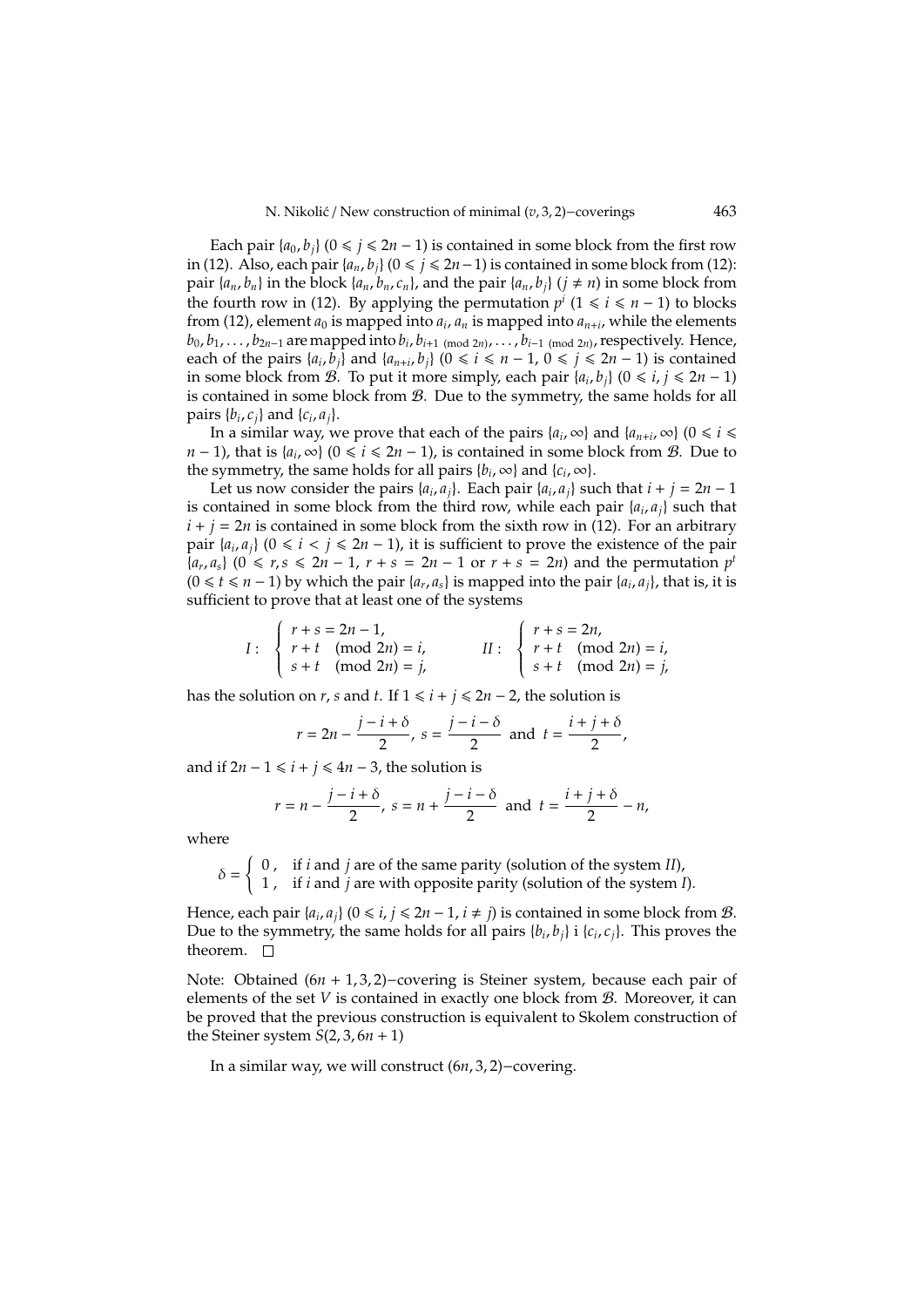464 N. Nikolic´ / New construction of minimal (*v*, 3, 2)−coverings

*2.5. Minimal* (6*n*, 3, 2)−*covering*

**Theorem 2.5.** *Let*  $v = 6n$  *and*  $V = \{a_0, a_1, \ldots, a_{2n-1}\} ∪ \{b_0, b_1, \ldots, b_{2n-1}\} ∪$ {*c*0, *c*1, . . . , *c*2*n*−1}*. Let* B *be the set of blocks obtained by applying the permutation*

$$
p = (a_0 a_1 \dots a_{2n-1})(b_0 b_1 \dots b_{2n-1})(c_0 c_1 \dots c_{2n-1}),
$$
\n(13)

*n times to blocks*

|  | $\{a_0, b_0, b_{2n-1}\}, \{a_0, b_1, b_{2n-2}\}, \ldots, \{a_0, b_{n-1}, b_n\},\}$           |      |
|--|----------------------------------------------------------------------------------------------|------|
|  | $\{b_0, c_0, c_{2n-1}\}, \{b_0, c_1, c_{2n-2}\}, \ldots, \{b_0, c_{n-1}, c_n\},\}$           |      |
|  | $\{c_0, a_0, a_{2n-1}\}, \{c_0, a_1, a_{2n-2}\}, \ldots, \{c_0, a_{n-1}, a_n\},\}$           | (14) |
|  | $\{a_n, b_0, b_n\}, \{a_n, b_1, b_{2n-1}\}, \ldots, \{a_n, b_{n-1}, b_{n+1}\},$              |      |
|  | ${b_n, c_0, c_n}, \quad {b_n, c_1, c_{2n-1}}, \quad \ldots \quad , {b_n, c_{n-1}, c_{n+1}},$ |      |
|  | $\{c_n, a_0, a_n\}, \{c_n, a_1, a_{2n-1}\}, \ldots, \{c_n, a_{n-1}, a_{n+1}\}.$              |      |

*Then,* (*V*, B) *is one* (*v*, 3, 2)−*covering with L*(*v*, 3, 2) *blocks.*

*Proof.* The proof is completely analogous to the proof of the previous theorem. The only diference is that now pairs  $\{a_n, b_n\}$ ,  $\{b_n, c_n\}$  and  $\{c_n, a_n\}$  are contained in blocks  $\{a_n, b_0, b_n\}$ ,  $\{b_n, c_0, c_n\}$  and  $\{c_n, a_0, a_n\}$  from (14), respectively, instead in block  ${a_n, b_n, c_n}$ . Hence, each pair of the elements of the set *V* is contained in some block from  $B$ , that is  $(V, B)$  is  $(v, 3, 2)$ −covering.

B contains  $6n \cdot n = 6n^2 = L(6n, 3, 2)$  different blocks, which proves the theorem. □

Note: The obtained (6*n*, 3, 2)−covering is not Steiner system because each of the pairs  $\{a_i, a_{n+i}\}, \{b_i, b_{n+i}\}$  and  $\{c_i, c_{n+i}\}$  ( $0 \le i \le n-1$ ) is contained in two different blocks from B.

Finally, we give the construction of (6*n* + 2, 3, 2)−covering.

*2.6. Minimal* (6*n* + 2, 3, 2)−*covering*

**Theorem 2.6.** *Let*  $v = 6n + 2$  *and*  $V = \{a_0, a_1, \ldots, a_{2n-1}\} \cup \{b_0, b_1, \ldots, b_{2n-1}\}$ ∪ {*c*0, *c*1, . . . , *c*2*n*−1} ∪ {∞0, ∞1}*. Let* B *be the set of blocks obtained by applying the permutation*

$$
p = (a_0 a_1 ... a_{2n-1})(b_0 b_1 ... b_{2n-1})(c_0 c_1 ... c_{2n-1})(\infty_0)(\infty_1),
$$
\n(15)

*n times to blocks*

$$
\{a_0, b_0, b_{2n-1}\}, \{a_0, b_1, b_{2n-2}\}, \ldots, \{a_0, b_{n-1}, b_n\},
$$
  
\n
$$
\{b_0, c_0, c_{2n-1}\}, \{b_0, c_1, c_{2n-2}\}, \ldots, \{b_0, c_{n-1}, c_n\},
$$
  
\n
$$
\{c_0, a_0, a_{2n-1}\}, \{c_0, a_1, a_{2n-2}\}, \ldots, \{c_0, a_{n-1}, a_n\},
$$
  
\n
$$
\{a_n, b_0, \infty\}, \{a_n, b_0, \infty\}, \{a_n, b_1, b_{2n-1}\}, \ldots, \{a_n, b_{n-1}, b_{n+1}\},
$$
  
\n
$$
\{b_n, c_0, \infty\}, \{b_n, c_0, \infty\}, \{b_n, c_1, c_{2n-1}\}, \ldots, \{b_n, c_{n-1}, c_{n+1}\},
$$
  
\n
$$
\{c_n, a_0, \infty\}, \{c_n, a_0, \infty\}, \{c_n, a_1, a_{2n-1}\}, \ldots, \{c_n, a_{n-1}, a_{n+1}\},
$$
  
\n
$$
\{a_n, b_n, c_n\},
$$

*including block*  $\{a_0, \infty_0, \infty_1\}$ *. Then,*  $(V, \mathcal{B})$  *is one*  $(v, 3, 2)$ *-covering with*  $L(v, 3, 2)$  *blocks.*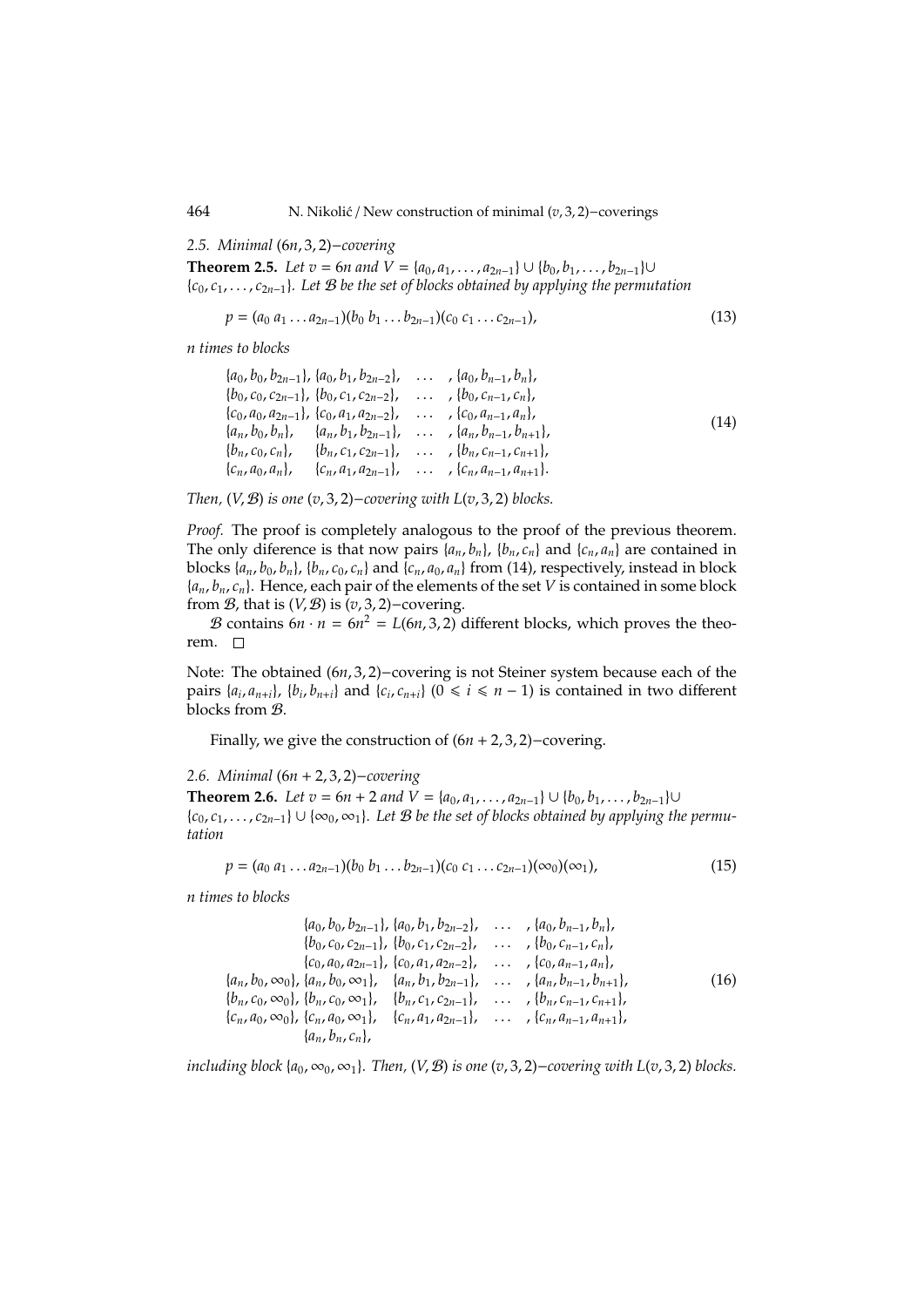*Proof.* The set  $B$  contains  $n(6n+4)+1 = 6n^2+4n+1 = L(6n+1, 3, 2)$  different blocks. Let us prove that (*V*, B) is one (*v*, 3, 2)−covering, ie. that each pair of elements of the set *V* is contained in some block from B.

As in theorem 2.4, we prove that each of the pairs  $\{a_i, b_j\}$ ,  $\{b_i, c_j\}$  and  $\{c_i, a_j\}$  $(0 ≤ i, j ≤ 2n-1)$ , as well as each of the pairs  $\{a_i, a_j\}$ ,  $\{b_i, b_j\}$  and  $\{c_i, c_j\}$   $(0 ≤ i, j ≤ 2n-1)$ ,  $i \neq j$ , is contained in some block from *B*.

It remains to prove that each pair containing elements  $\infty_0$  or  $\infty_1$ , is contained in some block from  $\mathcal{B}$ . By applying the permutation  $p$ , *n* times to blocks { $a_n$ ,  $b_0$ ,  $\infty_0$ },  ${b_n, c_0, \infty_0}$ ,  ${c_n, a_0, \infty_0}$ , we obtain, respectively, the blocks:

| $\{a_n, b_0, \infty_0\}, \{a_{n+1}, b_1, \infty_0\},\$ | $\ldots$ , $\{a_{2n-1}, b_{n-1}, \infty_0\},$ |
|--------------------------------------------------------|-----------------------------------------------|
| ${b_n, c_0, \infty_0}, {b_{n+1}, c_1, \infty_0},$      | $\ldots$ , $\{b_{2n-1}, c_{n-1}, \infty_0\},$ |
| $\{c_n, a_0, \infty_0\}, \{c_{n+1}, a_1, \infty_0\},\$ | $\ldots$ , $\{c_{2n-1}, a_{n-1}, \infty_0\}.$ |

By direct verification, we establish that each of the pairs  $\{a_i, \infty_0\}$ ,  $\{b_i, \infty_0\}$  and  ${c_i, ∞_0}$  (0 ≤ *i* ≤ 2*n* − 1) is contained in some of the specified blocks. In a similar way, each of the pairs  $\{a_i, \infty_1\}$ ,  $\{b_i, \infty_1\}$  and  $\{c_i, \infty_1\}$   $(0 \le i \le 2n - 1)$  is contained in some block from B. The pair { $\infty_0$ ,  $\infty_1$ } is contained in additional block { $a_0$ ,  $\infty_0$ ,  $\infty_1$ }. This proves the theorem.  $\square$ 

Note: Obtained (6*n* + 2, 3, 2)−covering is not Steiner system because each of the pairs  $\{a_{n+i}, b_i\}$ ,  $\{b_{n+i}, c_i\}$  and  $\{c_{n+i}, a_i\}$  ( $0 \le i \le n-1$ ), as well as the pairs  $\{a_0, \infty_0\}$ i  ${a_0, \infty_1}$ , is contained in two different blocks from *B*. In the additional block  ${a_0, \infty_0, \infty_1}$ , we could use an arbitrary element of the set *V* instead of the element  $a<sub>0</sub>$ .

# **3. CONCLUSION**

In this paper, we consider the (*v*, *k*, *t*)−coverings and give a new construction of the minimal (*v*, 3, 2)−coverings. We have constructed minimal (*v*, 3, 2)−covering for each *v* (mod 6) separately. In each of six cases, the construction apply permutation  $p$  to the base blocks in order to obtain the remaining blocks of (*v*, 3, 2)−covering. Consequently, the equality *C*(*v*, 3, 2) = *L*(*v*, 3, 2) is proved.

**Acknowledgement:** This work is partially supported by the Serbian Ministry of education, science and technological development, Project No. 174010.

#### **REFERENCES**

- [1] Bose, R.C., "On the construction of balanced incomplete block designs", Annals of Eugenics, 9 (1939) 353–399.
- [2] Colbourn, C., and Rosa, A., *Triple Systems*, Oxford Univerisity Press, Oxford, 1999.
- [3] Cvetković, D., and Simić, S., *Kombinatorika: klasichna i moderna*, Naučna knjiga, Beograd, 1990.
- [4] Dai, C., Li, B., and Toulouse, M., "A Multilevel Cooperative Tabu Search Algorithm for the Covering Design Problem", Journal of Combinatorial Mathematics and Combinatorial Computing, 68 (2009) 33–65.
- [5] Erdős, P., and Spencer, J., *Probabilistic Methods in Combinatorics*, Spencer Academic Press, New York, 1974.